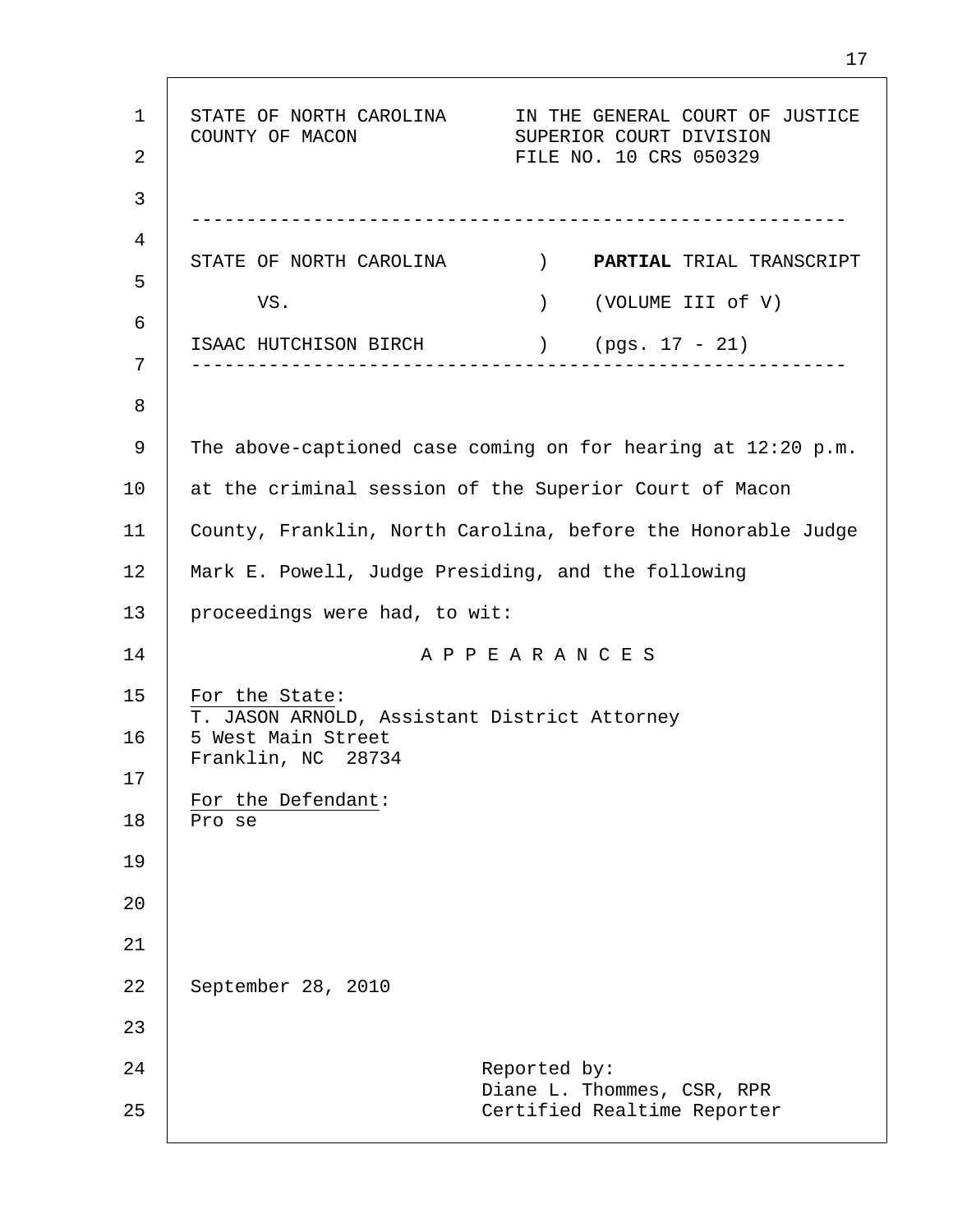1 2 3 4 5 6 7 8 9 10 11 12 13 14 15 16 17 18 19 20 21 22 23 24 25 THE COURT: Sir. MR. BIRCH: I would like to have an opportunity to give an addendum to the memorandum that I submitted just so that you will have the time to review that for tomorrow, sir. THE COURT: Yes, sir. You may file it with the clerk's office, and the clerk will have it put in the file. MR. BIRCH: Should I serve it to you? THE CLERK: Downstairs. THE COURT: It can be stamped in downstairs. Shows the time. Take it to the clerk's office. MR. BIRCH: What time tomorrow? MR. ARNOLD: If we can, 2 o'clock. THE COURT: Sir, did you hear what the attorney said about the earlier case? MR. BIRCH: Yes, I did. I heard Mr. Arnold. THE COURT: It may be finished, but it may go into the afternoon. It's just an estimate. MR. ARNOLD: There are other cases ahead of Mr. Birch, but should they fall, we'll be ready to go. THE COURT: Sir, did you understand that? MR. BIRCH: Yes, I did. You did say 2 o'clock, though, correct? MR. ARNOLD: Yes, sir. THE COURT: Your matter will not be called before 2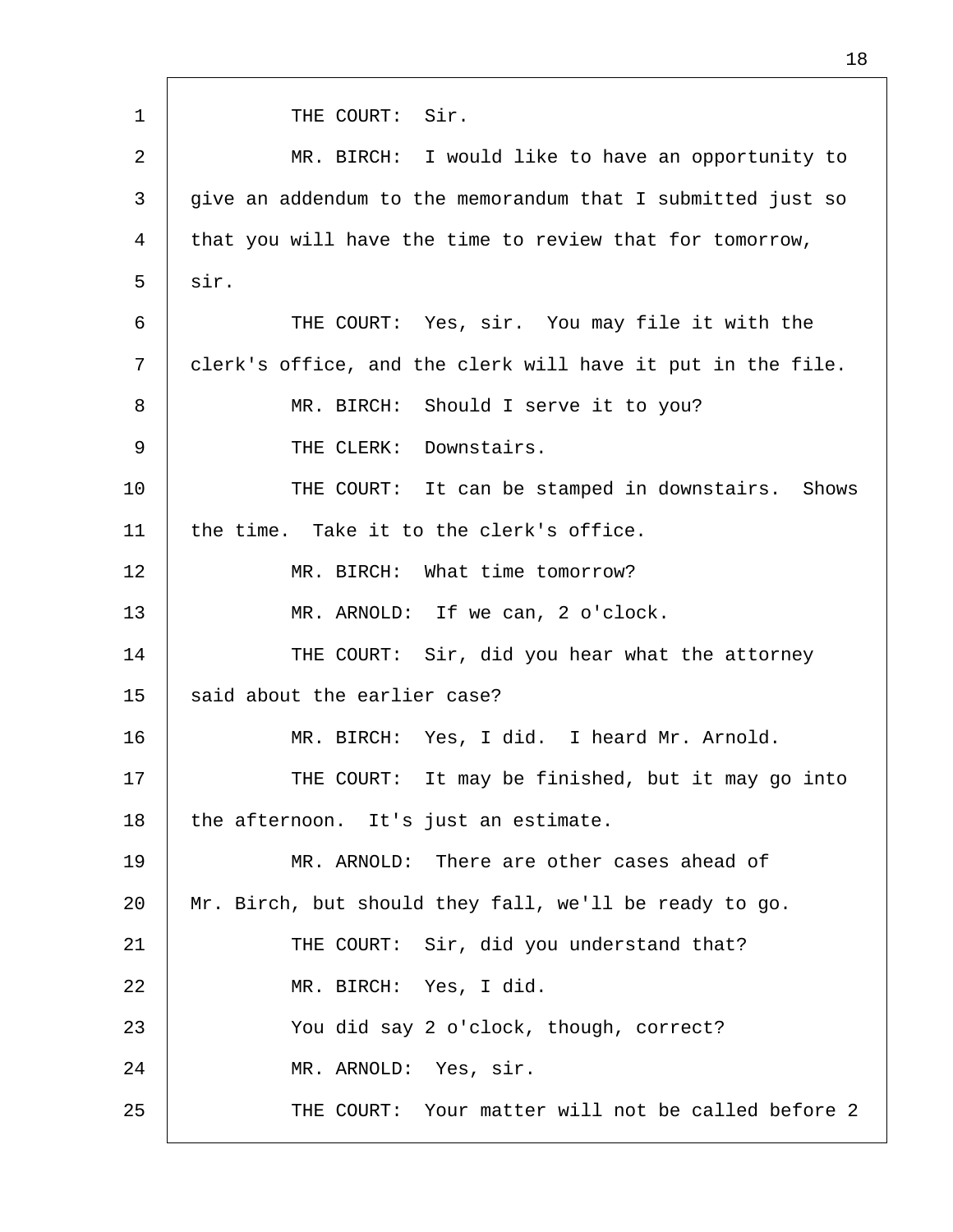| $\mathbf 1$    | o'clock tomorrow.                          |
|----------------|--------------------------------------------|
| $\sqrt{2}$     | MR. BIRCH: Yes, sir.                       |
| $\mathsf{3}$   | (Whereupon, the proceedings were concluded |
| $\overline{4}$ | at $12:23 p.m.$                            |
| $\mathsf S$    |                                            |
| $\epsilon$     |                                            |
| $\sqrt{ }$     |                                            |
| $\, 8$         |                                            |
| $\mathsf 9$    |                                            |
| $10\,$         |                                            |
| $11\,$         |                                            |
| $1\sqrt{2}$    |                                            |
| 13             |                                            |
| $14\,$         |                                            |
| $15\,$         |                                            |
| 16             |                                            |
| $17$           |                                            |
| $18\,$         |                                            |
| 19             |                                            |
| $20$           |                                            |
| 21             |                                            |
| 22             |                                            |
| 23             |                                            |
| 24             |                                            |
| 25             |                                            |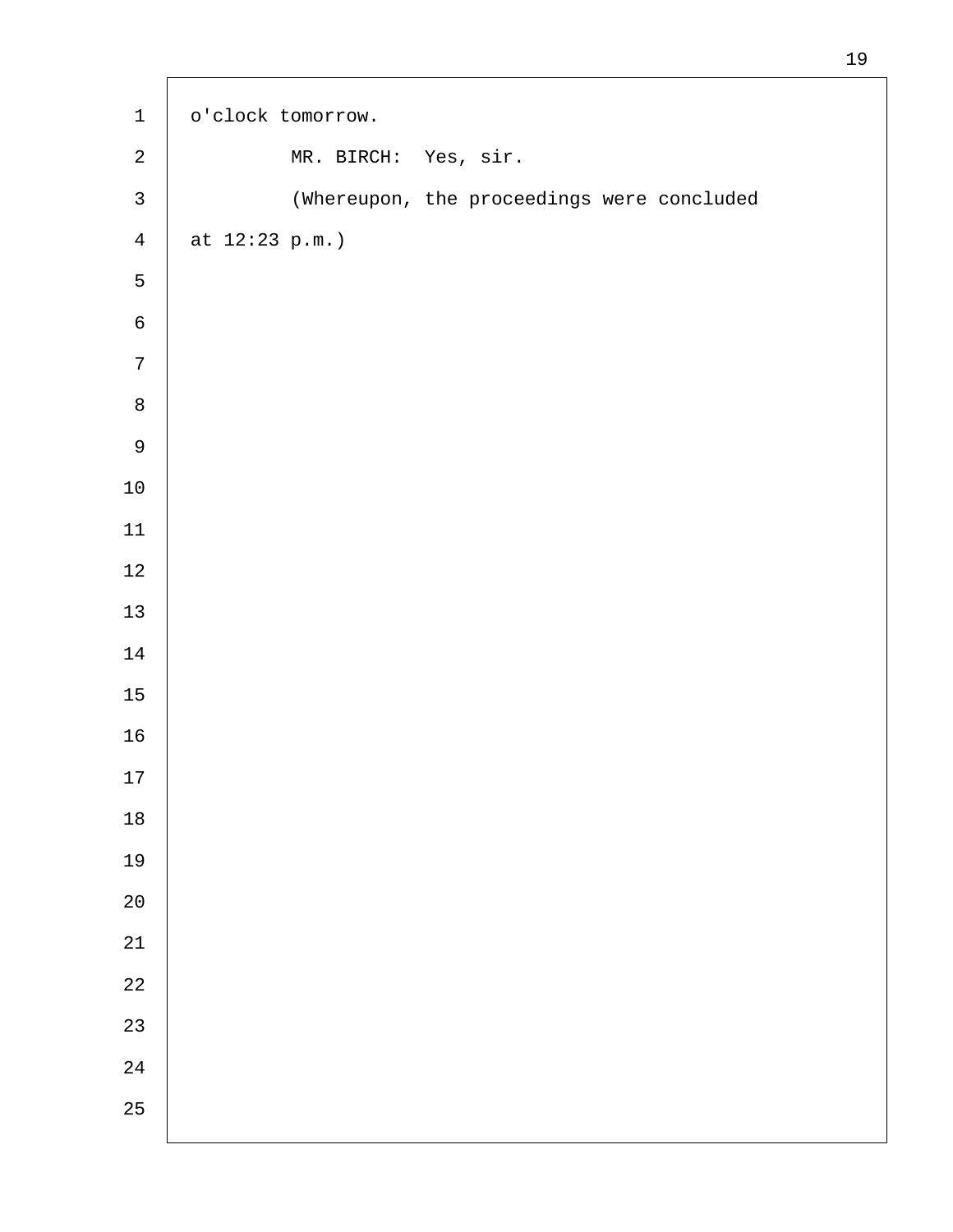| 1  | CERTIFICATE                                                  |  |
|----|--------------------------------------------------------------|--|
| 2  |                                                              |  |
| 3  |                                                              |  |
| 4  | STATE OF NORTH CAROLINA<br>$\left( \right)$                  |  |
| 5  | COUNTY OF MACON<br>$\mathcal{C}$                             |  |
| 6  |                                                              |  |
| 7  | I, DIANE L. THOMMES, the officer before whom the             |  |
| 8  | foregoing proceeding was taken, do hereby certify that said  |  |
| 9  | proceeding, pages 17 through 19, inclusive, is a true and    |  |
| 10 | correct and verbatim transcript of said proceeding.          |  |
| 11 | I further certify that I am neither counsel for,             |  |
| 12 | related to, nor employed by any of the parties to the action |  |
| 13 | in which this proceeding was heard; and further, that I am   |  |
| 14 | not a relative or employee of any attorney or counsel        |  |
| 15 | employed by the parties thereto, and am not financially or   |  |
| 16 | otherwise interested in the outcome of the action.           |  |
| 17 |                                                              |  |
| 18 | iane L. Te                                                   |  |
| 19 | Diane L. Thommes, CSR, RPR                                   |  |
| 20 | Certified Realtime Reporter<br>Official Reporter             |  |
| 21 |                                                              |  |
| 22 |                                                              |  |
| 23 |                                                              |  |
| 24 |                                                              |  |
| 25 |                                                              |  |